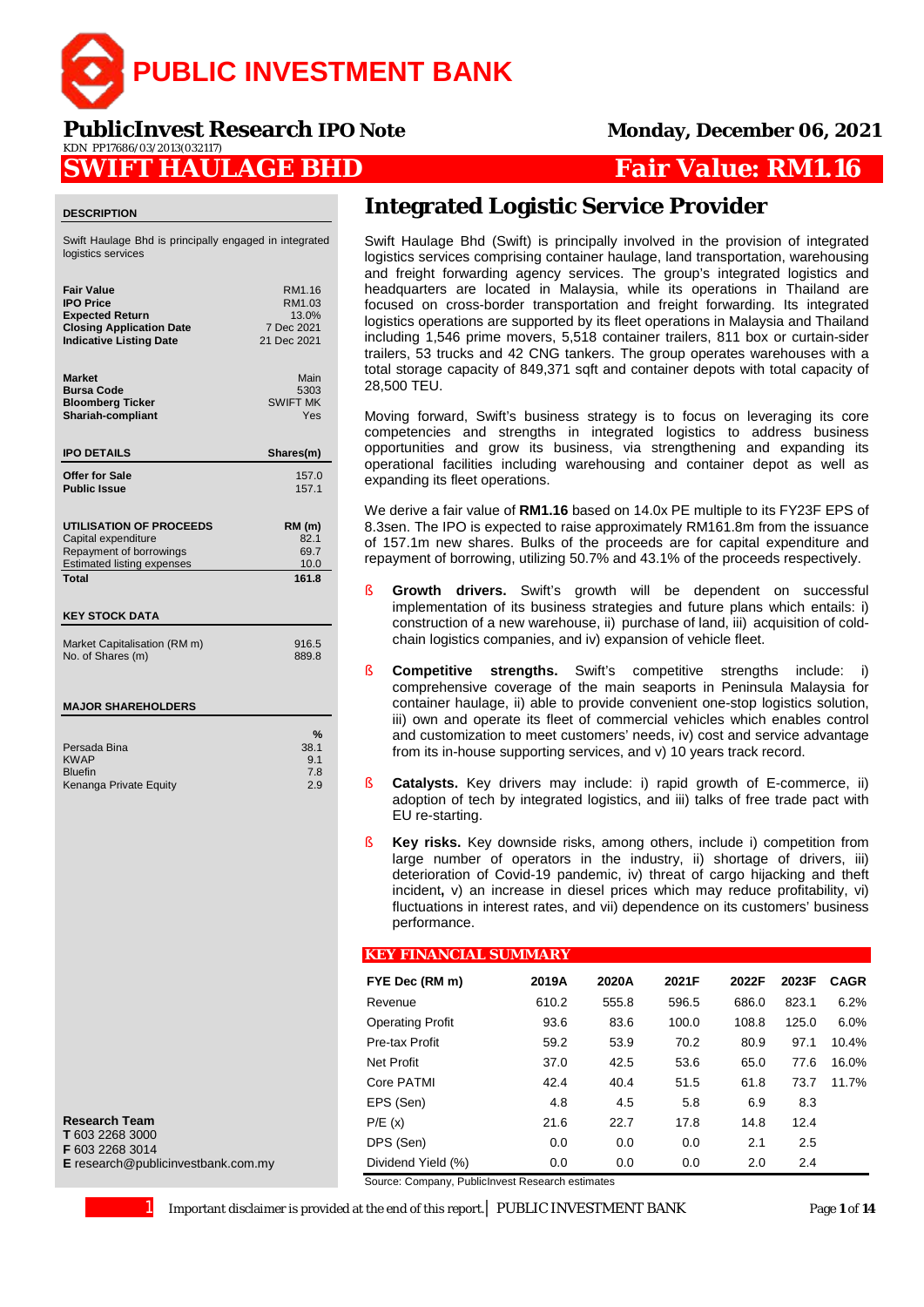*Is principally involved in the provision of integrated logistics services*

*Integrated logistics operations supported by 1,546 prime movers, 5,518 container trailers, 811 box or curtain-sider trailers, 53 trucks and 42 CNG tankers* 

*1st port Klang warehouses*

### **Company Background**

Swift Haulage Bhd (Swift) is principally involved in the provision of integrated logistics services comprising container haulage, land transportation, warehousing and freight forwarding agency services. The group's integrated logistics and headquarters are located in Malaysia, while its operations in Thailand are focused on cross-border transportation and freight forwarding. Its integrated logistics operations are supported by its fleet operations in Malaysia and Thailand including 1,546 prime movers, 5,518 container trailers, 811 box or curtain-sider trailers, 53 trucks and 42 CNG tankers. The group operates warehouses with a total storage capacity of 849,371 sqft and container depots with total capacity of 28,500 TEU.

#### $\overline{\phantom{a}}$ **Table 1: Key milestones**

#### **Year Event**

2011 - History began on 24 Feb 2011 when Persada Bina completed the acquisition 100% of Yinson Haulage SB and subsequently changed its name to Swift Haulage SB on 2 Nov 2012 Acquired 65% equity interest in Macro Logistics (M) SB on 1 Sept 2011, subsequently acquired the remaining 35% of equity interest on 10 Aug 2012 2012 - Started freight forwarding operations after acquired the entire 100% equity interest in Delta Express on 9 Jan 2012 Acquired land approximately 348,482 sqft at Kawasan Perindustrian Sultan Suleiman in the Northport area of Port Klang, subsequently constructed the Group's 1<sup>st</sup> purpose-built operational facility - Port Klang Warehouses with 100,000 sqft storage and a container haulage area 2013 Expand freight forwarding business by acquiring 100% equity interest in DKSH Transport Agencies (M) SB on 31 Oct 2013, subsequently changed the company's name to Swift Logistics TA On 30 Sept 2013, acquired the entire equity interests of Q-Team, and its wholly-owned subsidiaries namely, Q-Team Risk Management and Fleet Engineering Services from Persada Bina. Q-Team is involved in sales, service and spare parts dealership for commercial vehicles, tyre retreading and investment holding, while Q-Team Risk Management is involved in general insurance agency services, and Fleet Engineering Services is involved in the repair, maintenance and configuration of commercial vehicle superstructures. 2014 On 4 April 2014, completed acquisition of a piece of land measuring approximately 2.9 acres in size at Bandar Sultan Suleiman in Port Klang, Selangor, which developed for use as a haulage yard to support container haulage operations On 14 Nov 2014, completed acquisition of a piece of land measuring approximately 58.3 acres in size at Pulau Indah in Port Klang, Selangor and subsequently developed part of this land in 2015 as a haulage yard to support our container haulage operations, and as a container depot 2015 - entered into the container depot services business by acquiring 51.5% equity interest in Container Connections on 20 May 2015, a provider of container depot services with container depots in Northport and Westport in Port Klang, Selangor, subsequently acquired an additional 10% equity interest in Container Connections on 14 Sept 2020, bringing our total equity interest to 61.5% 2016 - On 24 Oct 2016, completed acquisition of 100% equity interest in MISC Integrated Logistics SB subsequently changed its name to Swift

*Access to provision of logistics services to O&G, power generation and defence equipment industry*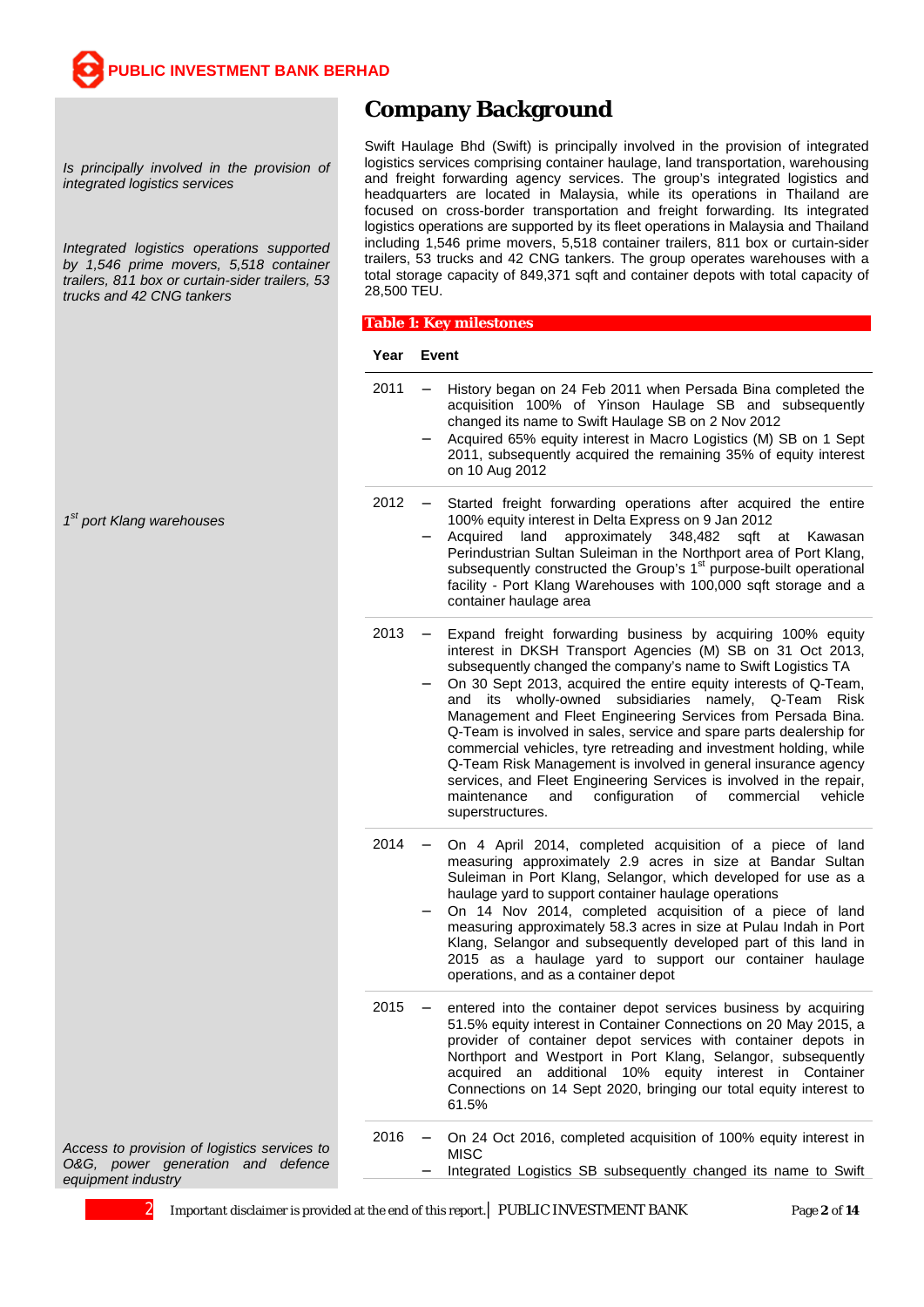**PUBLIC INVESTMENT BANK BERHAD** *Started providing cross-border*  and freight *services Promoters approached the following private equity firms to invest in the Group Expanded the coverage of our container haulage in the Northern region Expanded container haulage and freight forwarding operations in the Central and Southern regions of Peninsular Malaysia Expanded in Central and Northern regions To provide cold chain logistics services in Sabah, East Malaysia* Integrated Logistics on 11 Nov 2016. The acquisition also enabled the Group to gain access to the provision of logistics services to the oil and gas, power generation and defence equipment industries. Through Swift Integrated Logistics, attained a multimodal transport operator licence from the Ministry of Finance for the shipment of cargo on behalf of government agencies and departments, in addition to obtaining a Petroliam Nasional Berhad (Petronas) licence with SWEC codes related to providing container haulage, land transportation, warehousing and freight forwarding agency services. 2017 - Acquired 49% of equity interest in Crossland Logistics (Thailand) Co. Ltd, a land transportation and freight forwarding agency services company, and its wholly-owned subsidiary, Crossland Forwarders on 16 Aug 2017. Crossland Logistics (Thailand) Co. Ltd subsequently changed its name to Swift Crossland Logistics on 22 Dec 2017. Through the acquisition, the Group started providing cross-border transportation and freight forwarding services to destinations in Thailand, Laos, Cambodia, Vietnam, Myanmar and the southern border of China and freight forwarding. During 2017, the Promoters approached the following private equity firms to invest in the Group: On 26 January 2017, Kenanga Private Equity acquired 4,4m Shares for a purchase consideration of RM10.2m; On 12 May 2017, Bluefin subscribed for 106.9m CRLS at a price of RM106.9m and 1,000 RPS at a price of RM1,000; and Between 30 Nov 2017 to 11 Dec2017, KWAP acquired 14.2m Shares for a purchase consideration of RM32.8m and subscribed for 1.3m Shares for a total consideration of RM3.3m 2018 - acquired 100% equity interest in Tanjong Express and its whollyowned subsidiary Tanjong Express Logistic, and 100% equity interest in Komunajaya on 6 July 2018, which expanded the coverage of our container haulage in the Northern region of Peninsular Malaysia, and land transportation businesses throughout Peninsular Malaysia. 2019 acquired 100% equity interest in Agenda Wira on 30 Jan 2019, which expanded container haulage and freight forwarding operations in the Central and Southern regions of Peninsular Malaysia 2020 Acquired 100% equity interest in Sentiasa Hebat, Sentiasa Hebat (Penang), Northern Gateway Depot, Agensi Tanjung Bruas, Earth Move International and Top Tyres & Workshop on 31 Aug 2020 2021 - Acquired 50% equity interest in Hypercold Logistics and 15% equity interest in Platinium Coldchain on 16 June 2021 Completed the acquisition of the entire equity interest in Ann Joo Properties on 15 July 2021 On 26 Aug 2021, Ann Joo Properties entered into the PKNS SPA for the acquisition of the Bandar Sultan Sulaiman Land from PKNS, which is a leasehold land of approximately 1,263,231 sqft in size that is currently leased out to two external tenants. The acquisition of the Bandar Sultan Sulaiman Land expect to be completed by the fourth quarter of 2021 Source: Company Prospectus, PublicInvest Research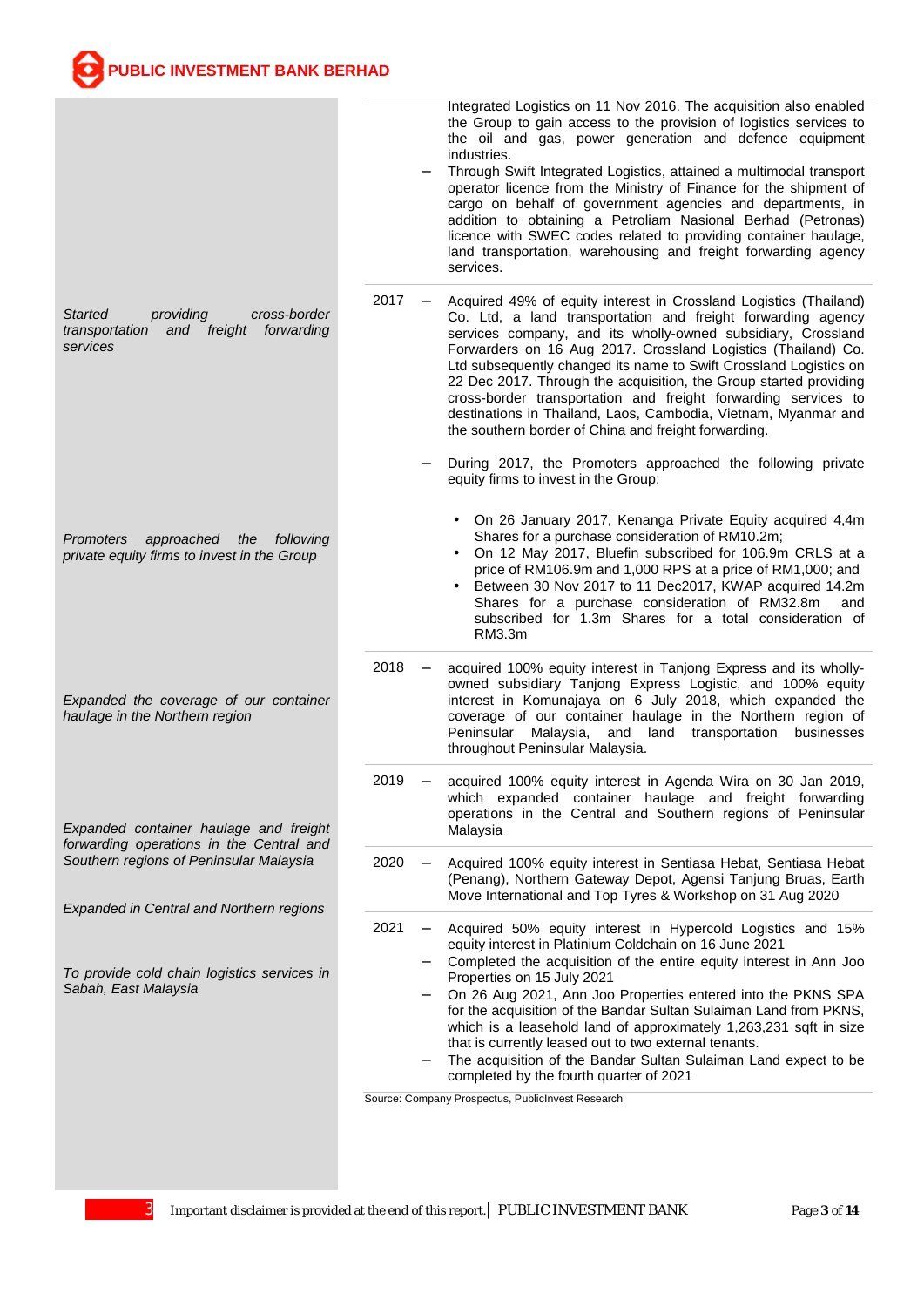### **Business Overview**

As an integrated logistics service provider, the Group's services include container haulage, land transportation, warehousing, container depot and freight forwarding. Other services which complement and support its core logistics services consist of sales, service and spare parts dealership for commercial vehicles and general insurance agency services. The Group is also involved in ecommerce retailing.

### **Table 2: Revenue segmentation by business activities**

| <b>Business activities</b>      | <b>FY18</b><br>(%) | <b>FY19</b><br>(%) | <b>FY20</b><br>(%) | <b>FPE21</b><br>(%) |
|---------------------------------|--------------------|--------------------|--------------------|---------------------|
| <b>Container Haulage</b>        | 43.0               | 45.7               | 45.5               | 47.7                |
| Land Transportation             | 32.2               | 31.6               | 31.7               | 30.1                |
| Warehousing and Container Depot | 12.5               | 11.3               | 12.8               | 12.6                |
| Freight Forwarding              | 11.8               | 10.6               | 9.7                | 9.4                 |
| Other services                  | 0.5                | 0.8                | 0.3                | 0.2                 |
|                                 |                    |                    |                    |                     |
| Total revenue (RMm)<br>_        | 497.0              | 610.2              | 555.8              | 248.5               |

Source: Company Prospectus, PublicInvest Research

Integrated logistics service is the Group's core business as they collectively accounted for RM494.7m (99.5%), RM605.5m (99.2%), RM554.4m (99.7%) and RM248.0m (99.8%) of the Group's total revenue for the FYE 2018, FYE 2019, FYE 2020 and FPE 2021 respectively. Other services accounted for RM2.3m (0.5%), RM4.7m (0.8%), RM1.4m (0.3%) and RM0.5m (0.2%) of total revenue for the FYE 2018, FYE 2019, FYE 2020 and FPE 2021 respectively.

#### **a. Container haulage services**

Container haulage services accounted for RM213.6m (43.0%), RM278.7m (45.7%), RM252.7m (45.5%) and RM118.5m (47.7%) of total revenue for FYE 2018, FYE 2019, FYE 2020 and FPE 2021 respectively.

*Container haulage accounted for approximately 43% of total revenue* Container haulage services involve transporting mainly laden containers from one location to another. The Group provides inbound and outbound container movements, where inbound container haulage is mainly concerned with the delivery of laden containers from a seaport to another facility, while outbound container haulage is mainly concerned with the delivery of laden containers from a facility to a seaport.

> The Group provides container haulage services by transporting containers to and from the locations designated by the customers and the various ports including:

(i) Central region: Northport and Westport in Port Klang, Selangor and Tanjung Bruas Port, Melaka;

(ii) Northern region: Penang Port, Penang;

(iii) Southern region: Johor Port and the Port of Tanjung Pelepas, Johor; and

(iv) Eastern region: Kuantan Port, Pahang.

Within container haulage operations, the Group owns and operates a fleet of 995 prime movers (comprising 966 active prime movers and 29 prime movers held for sale) and 5,402 container trailers for container haulage operations in Peninsular Malaysia. The Group also operates eight haulage yards within or close to these seaports to support our container haulage services.

#### **b. Land transportation services**

The Group's revenue from providing land transportation services amounted to RM160.4m (32.2%), RM193.2m (31.6%), RM176.0m (31.7%) and RM74.8m (30.1%) of total revenue for the FYE 2018, FYE 2019, FYE 2020 and FPE 2021 respectively. The Group's land transportation services involve the movement of cargo by road. The types of land transportation services that the Group currently provide include the following:

*Land transportation services accounted for approximately than 32% of total revenue*

*Integrated logistics services is Group's* 

*core business*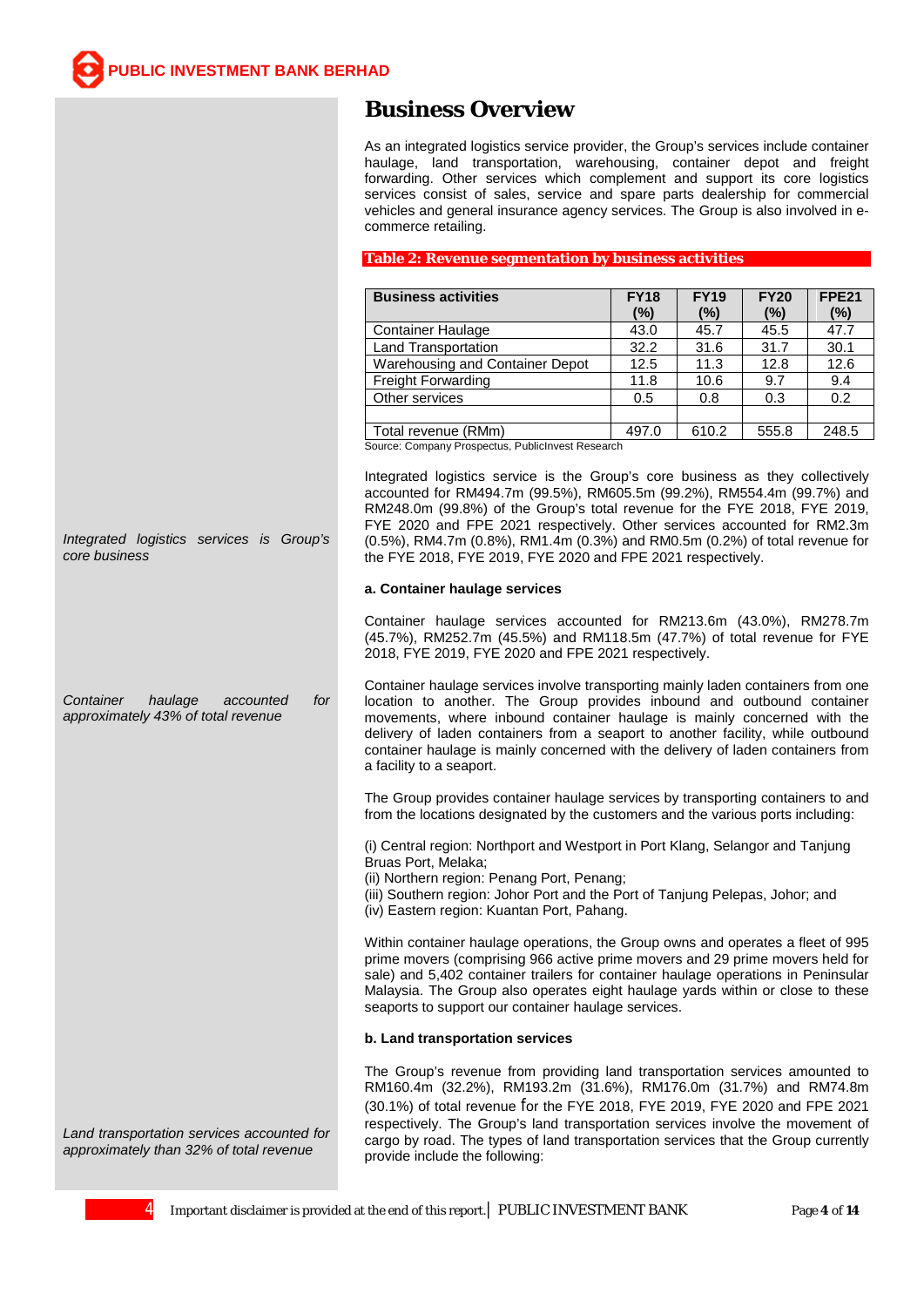- Inland transportation for point-to-point movement of cargo within a local area or between regions in Peninsular Malaysia;
- Inland distribution transportation for point-to-multipoint movement of cargo within a local area in Peninsular Malaysia;
- Inland specialised transportation for the movement of cargo that requires specialised delivery vehicles, such as CNG tankers; and
- Cross-border transportation involving the movement of cargo across international land borders. We currently provide cross-border transportation for destinations in Malaysia, Singapore, Thailand, Cambodia, Laos, Myanmar, Vietnam and the southern border of China. Within land transportation operations, the Group owns and operates a fleet that included 465 prime movers, 811 box or curtain-sider trailers, 53 trucks and 42 CNG tankers for its land transportation services in Malaysia, as well as six inland yards and one cross-border yard to support its land transportation services as at the LPD. In Thailand, the Group owns and operates 86 prime movers, 118 container trailers and 2 trucks, and operate a cross-border yard.

#### **c. Warehousing and container depot services**

Revenue from warehousing and container depot services amounted to RM62.2m (12.5%), RM68.9m (11.3%), RM71.5m (12.8%) and RM31.2m (12.6%) of the Group's total revenue for the FYE 2018, FYE 2019, FYE 2020 and FPE 2021 respectively. The Group provides the following warehousing and container depot services:

- operate five warehouses to store, handle and manage our customers' goods with a collective storage capacity of 575,053 sqft;
- leasing of property comprising a warehouse with a storage capacity of 274,318 sqft and an open yard of 144,123 sqft which is used as a vehicle distribution centre;
- providing e-fulfilment services to manage goods for e-commerce retailers at its SLC Warehouse;
- managing four warehouses on behalf of customers; and
- operating four container depots with a collective storage capacity of 28,500 TEU.

#### **d. Freight forwarding**

For FYE 2018, FYE 2019, FYE 2020 and FPE 2021, freight forwarding accounted for RM58.5m (11.8%), RM64.7m (10.6%), RM54.2m (9.7%) and RM23.5m (9.4%) of its total revenue respectively. Freight forwarding mainly involves organising end-to-end transportation of cargo from one country to another country, or to and from Peninsular and East Malaysia including customs clearance. The Group currently carries out sea, air and land freight forwarding, and project logistics under this business activity. Sea, air and land freight forwarding involve general cargo that is predominantly transported by sea, air or land, respectively. Project logistics involves organising the transportation of cargo that requires specialized vehicles and handling, commonly for heavy and/or large-sized objects, by sea, air and/or land transportation. The Group also provide in-plant logistics and ship husbandry services.

#### **e. Other services**

Other services collectively accounted for RM2.3m (0.5%), RM4.7m (0.8%), RM1.4m (0.3%) and RM0.5m (0.2%) of the Group's total revenue for the FYE 2018, FYE 2019, FYE 2020 and FPE 2021 respectively. The other services that the Group provide include the following:

- Sales, service and spare parts dealerships for commercial vehicles;
- General insurance agency services; and
- E-commerce retailing.

In addition to generating revenue from serving external customers, sales, service and spare parts dealerships for commercial vehicles and general insurance agency services also support the Group's core integrated logistics services.

*Warehousing and container depot services accounted for approximately than 12% of total revenue*

*Freight forwarding accounted for approximately than 10% of total revenue*

*Other services complementary and support integrated logistics services*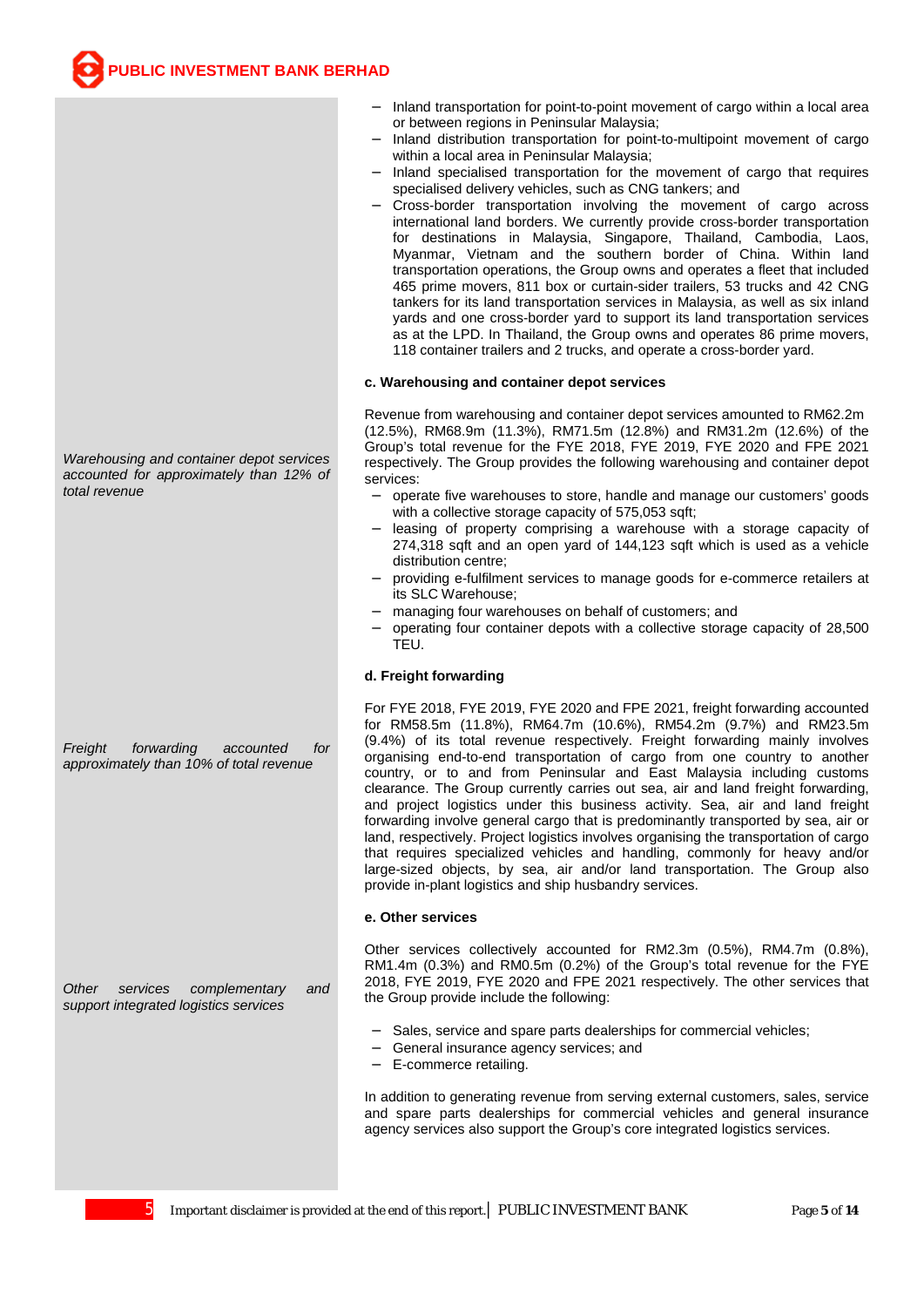#### **Table 3: Revenue segmentation by geographical market**

| <b>Countries</b>                                   | <b>FY18</b><br>(%) | <b>FY19</b><br>(%) | <b>FY20</b><br>(%) | <b>FPE21</b><br>(%) |
|----------------------------------------------------|--------------------|--------------------|--------------------|---------------------|
| Malavsia                                           | 96.5               | 96.2               | 96.8               | 93.8                |
| Thailand                                           | 2.0                | 2.5                | 2.0                | 2.8                 |
| <b>Other Countries</b>                             | 1.5                | 1.3                | 1 つ                | 3.4                 |
| Course: Company Prognagtua, Bublislavest Pessagrab |                    |                    |                    |                     |

Source: Company Prospectus, PublicInvest Research

Malaysia was the Group's largest market as it accounted for RM479.6m (96.5%), RM587.1m (96.2%), RM538.0m (96.8%) and RM233.0m (93.8%) of its total revenue for FYE 2018, FYE 2019, FYE 2020 and FPE 2021 respectively. Foreign markets accounted for the remaining RM17.4m (3.5%), RM23.1m (3.8%), RM17.8m (3.2%) and RM15.5m (6.2%) of our total revenue for FYE 2018, FYE 2019, FYE 2020 and FPE 2021 respectively.

The Group's largest foreign market, Thailand accounted for RM9.8m (2.0%), RM15.0m (2.5%), RM10.9m (2.0%) and RM7.0m (2.8%) of its total revenue for FYE 2018, FYE 2019, FYE 2020 and FPE 2021 respectively.

Other foreign countries served are Australia, Brazil, Cambodia, China, Germany, Hong Kong, India, Indonesia, Ireland, Japan, Mauritius, Myanmar, Nepal, New Zealand, Pakistan, Russia, Saudi Arabia, Seychelles, Singapore, South Africa, South Korea, Spain, Sri Lanka, Taiwan, the Netherlands, United Arab Emirates, United Kingdom, United States and Vietnam.

**Table 4: Distribution channels and customer base**

| <b>Distribution Channel</b>    | <b>FY18</b><br>(%) | <b>FY19</b><br>$(\%)$ | <b>FY20</b><br>$(\%)$ | <b>FPE21</b><br>$(\%)$ |
|--------------------------------|--------------------|-----------------------|-----------------------|------------------------|
| <b>Direct</b>                  | 73.6               | 71.9                  | 72.4                  | 68.3                   |
| - O&G and petrochemical        | 28.8               | 22.0                  | 20.8                  | 16.5                   |
| - Other manufacturing          | 23.4               | 20.5                  | 18.6                  | 25.3                   |
| - F&B                          | 9.3                | 11.8                  | 14.4                  | 12.6                   |
| - Distributive trades          | 7.6                | 12.2                  | 13.0                  | 12.8                   |
| - Others                       | 4.5                | 5.4                   | 5.6                   | 1.1                    |
| <b>Indirect</b>                |                    |                       |                       |                        |
| - Logistics services providers | 26.4               | 28.1                  | 27.6                  | 31.7                   |

Source: Company Prospectus, PublicInvest Research.

The Group adopts both **direct** and **indirect distribution** channel strategies for its marketing and sales activities.

With the **direct distribution** channel strategy, the Group deals directly with one of the following parties:

- The owner of the goods - operators in the O&G and petrochemical, other manufacturing, food and beverage, and distributive trade industries.

- With freight forwarding, direct customers comprise the shipper or consignee of the cargo. The shipper is the party who sends the goods, while the consignee refers to the party who receives the goods.

With the **indirect distribution** channel strategy, customers mainly comprise other logistics services providers who represent the owners, shippers or consignees to transport goods on their behalf. The indirect distribution channel usually arises when other logistics services providers are engaged to carry out some portion of the transportation process on their behalf, typically because they do not have a physical presence in Malaysia, and/or to utilise the Group's resources. The services provided include some combination of preparing and processing documentation, customs brokerage, container haulage, land transportation, warehousing and container depot, and other services.

*Malaysia largest market of the Group*

*Thailand is Group's largest foreign market*

*The Group deals directly with owners, shipper or consignee*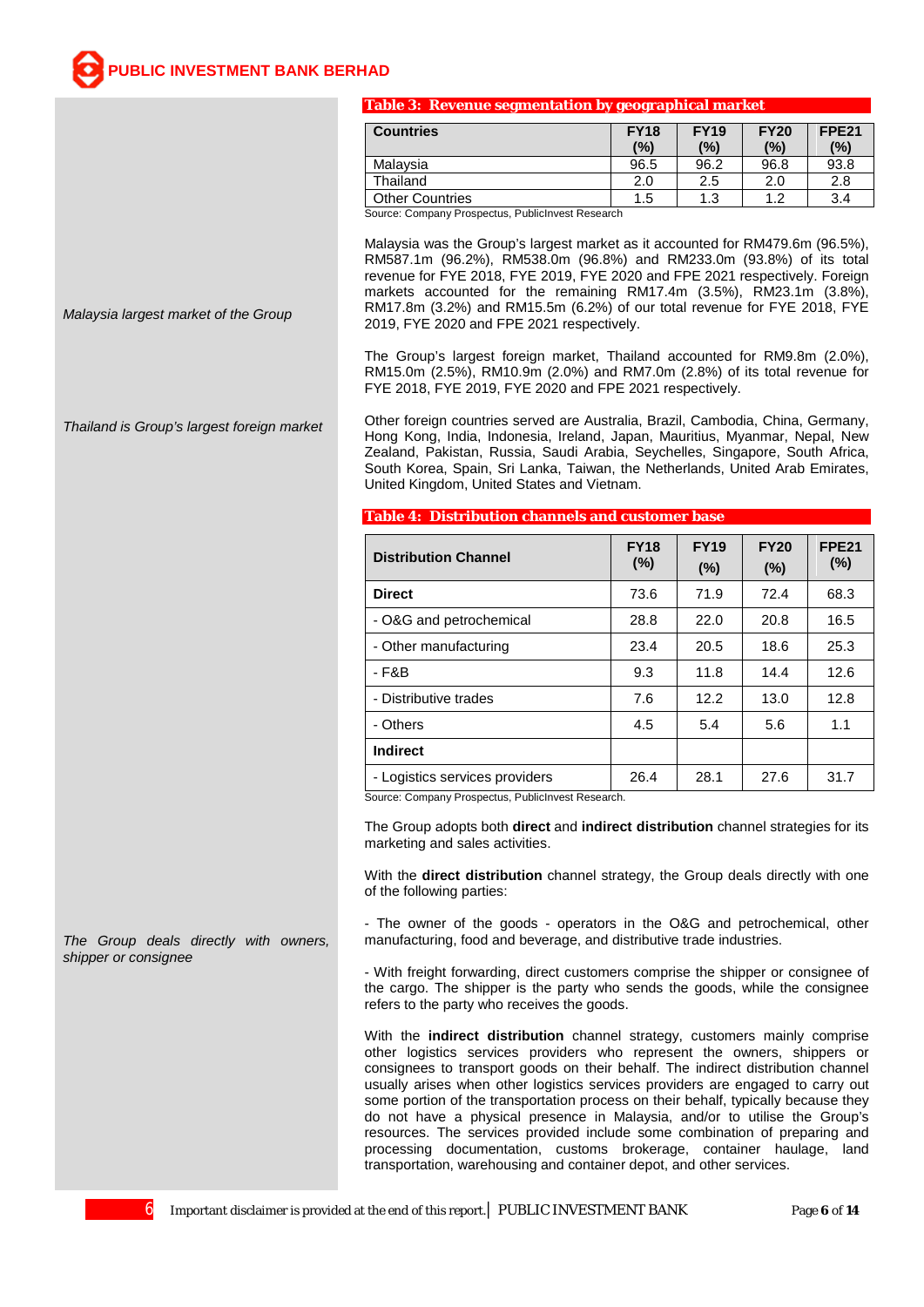#### **Table 5: Capacity and Utilisation**

| <b>Prime Movers for Container Haulage</b> |                                               |                |    |  |  |  |
|-------------------------------------------|-----------------------------------------------|----------------|----|--|--|--|
| <b>Financial</b><br>year                  | <b>Average Utilisation</b><br><b>Rate (%)</b> |                |    |  |  |  |
| <b>FY18</b>                               | <b>Capacity (unit)</b><br>568                 | (units)<br>488 | 86 |  |  |  |
| <b>FY19</b>                               | 905                                           | 774            | 86 |  |  |  |
| <b>FY20</b>                               | 944                                           | 768            | 81 |  |  |  |
| FPF <sub>21</sub>                         | 939                                           | 788            | 84 |  |  |  |

**Summary of all Warehouse**

FY18 | 1.11 | 1.00 | 90 FY19 1.05 0.99 94 FY20 0.95 0.92 97 FPE21 0.95 0.91 96

**Average Usage (m Sqft)**

**Utilisation Rate (%)**

*High utilisation rate for Prime Movers and warehouses*

Source: Company Prospectus, PublicInvest Research

**Capacity (m Sqft)**

**Financial year**

Extension works are currently being undertaken at Perai Warehouse and Tebrau Warehouse and are expected to be completed in the second quarter of 2022 and fourth quarter of 2021, respectively.

### **Business Strategies and Plans**

The Group's business strategy is to focus on leveraging its core competencies and strengths in integrated logistics as a platform to address business opportunities and grow its business. The Group will expand its operational facilities including warehousing, container depot and expanding its fleet operations.

**Expansion of operational facilities.** The Group intends to construct a new warehouse on a piece of leasehold land of approximately 300,564 sqft in the Port Klang Free Zone in Selangor. The Group's plan is to build an ambient temperature warehouse for the storage of general goods with approximately 178,000 sqft of floor storage and racking space. Upon completion of the warehouse construction, the Group will relocate its existing warehousing operations at the Westport Warehouse, which is currently a rented premise, to this new warehouse. This new warehouse will enable the Group to address business opportunities in providing warehousing services to potential as well as existing customers within the Port Klang Free Zone.

**Purchase of land.** The Group expects to complete the acquisition of the Bandar Sultan Sulaiman Land by the fourth quarter of 2021, following which the Group intend to continue leasing the Bandar Sultan Sulaiman Land to the 2 existing tenants. The tenancy agreements with the 2 existing tenants expire on 15 Jan 2022 and 28 Feb 2022, respectively. After the expiry of the tenancy agreements, the Group intends to use the land to expand its existing container haulage, land transportation and/or warehousing and container depot services. Part of the Bandar Sultan Sulaiman Land is used as a container depot by one of the current tenants, and consequently the Group can use it as a container haulage yard, inland yard or container depot without carrying out further development. However, should the plans be delayed, the Group proposes to extend the tenancy to the 2 existing tenants accordingly.

**Expansion of business activities – cold chain logistic.** Part of the Group's future plans is to expand recently-acquired Hypercold Logistics' (50% equity interest) existing cold-chain facilities by expanding its cold-chain storage capacity from approximately 3,000 pallets to approximately 4,500 pallets. The total estimated cost of this expansion is RM6.0m, of which the Group's portion is RM3.0m based on 50.0% equity interest. Hypercold Logistics has obtained the approval for the building plan to construct the additional cold-chain warehouse space but has yet to commence construction. The Group plans to begin construction works in Dec 2021 and expect to complete construction by the third quarter of 2022.

*New Warehouse*

*Purchase land for container haulage*

*Expand cold-chain logistic business*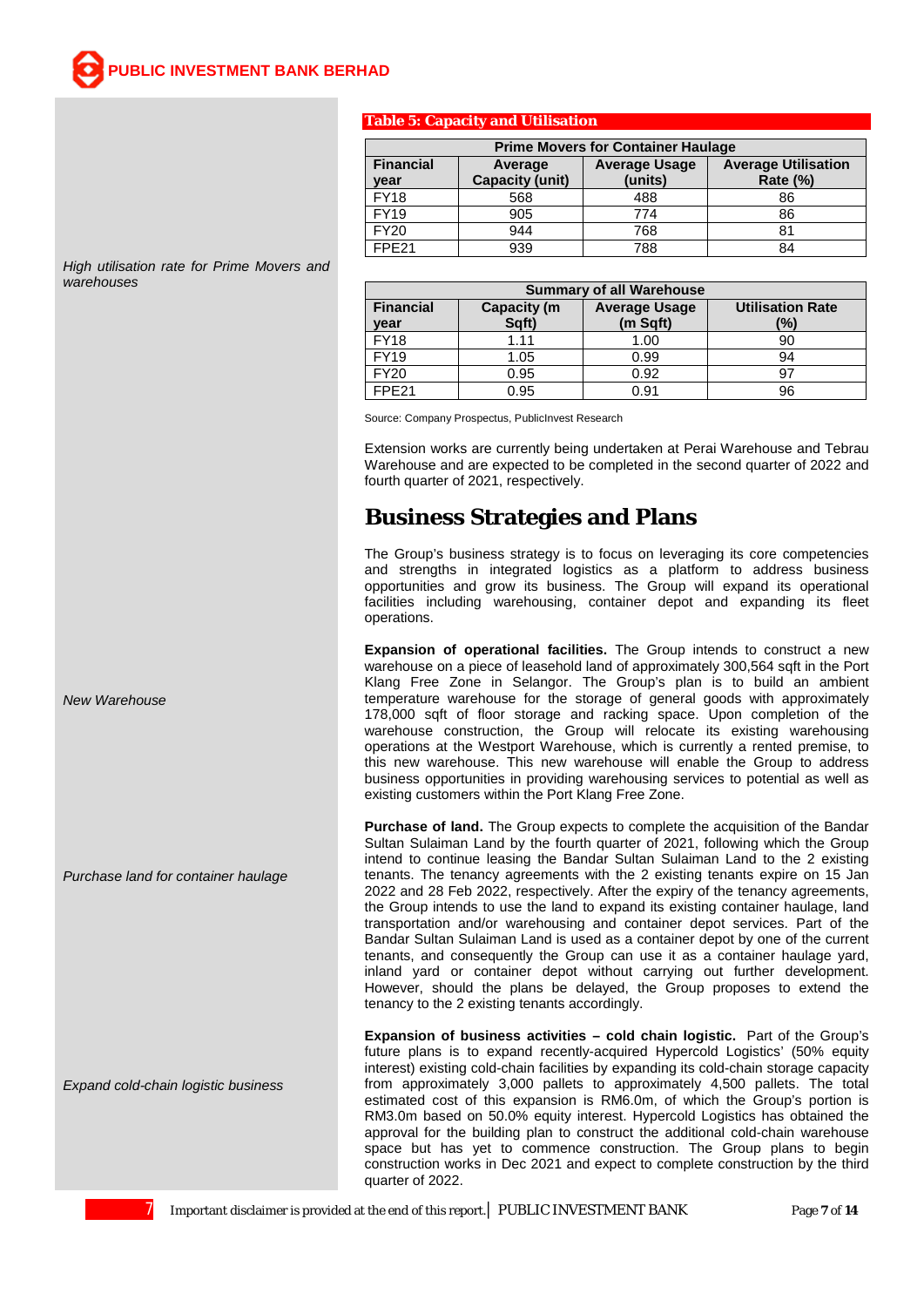*Expansion of vehicle fleet*

*Comprehensive coverage of main seaports*

*One-stop logistics solution*

*Own and operate its own fleets*

*Cost advantages from its in-house supporting services, - Mercedes Benz and Mitsubishi FUSO commercial vehicles dealership and insurance agent*

**Expansion of vehicle fleet.** Part of the Group's strategy is to purchase new prime movers for its business operations in Malaysia throughout 2022 with the aim of expanding its commercial vehicle fleet. These prime movers are similar to the existing ones owned and operated. The Group's integrated logistics are supported by its extensive fleet operations including 1,460 prime movers registered in Malaysia and 86 prime movers registered in Thailand. For the FYE 2020, the average utilisation rate of prime movers for its container haulage operations and inland transportation and distribution operations in Malaysia were 81% and 89% respectively, while the average utilisation rate of prime movers for cross-border transportation for Malaysia and Thailand were 88% and 86% respectively. In this respect, the acquisition of new prime movers will provide the Group with the capacity to grow its container haulage, and land transportation business operations. The Group intends to purchase 30 new prime movers, which are estimated to cost RM12.0 million to be financed via IPO proceeds.

### **Competitive Strengths**

**Comprehensive coverage of the main seaports in Peninsular Malaysia for container haulage.** The Group serves the major seaports in Peninsular Malaysia comprising Northport and Westport in Selangor, Penang Port in Penang, Johor Port and Port of Tanjung Pelepas in Johor, Kuantan Port in Pahang and Tanjung Bruas Port in Melaka. The total container throughput in the abovementioned seaports in Malaysia accounted for 89.8% of the total container throughput in Malaysia seaports in 2020 (Source: IMR Report). This indicates a comprehensive coverage of the major seaports in Peninsular Malaysia for the Group container haulage operations.

**Integrated logistics service provider supported by the Group's warehouses, container depot and other facilities.** The Group provides customers a convenient one-stop logistics solution as the latter only has to deal with one party for their end-to-end logistics requirements. The Group's one-stop solution is supported by its various in-house services and resources including its own fleet of commercial vehicles, and warehouses and container depots which enables the Group to have control and management of projects to provide coordinated services to its customers within Malaysia. The Group's one-stop solution combined with its relatively large sized operations provides the Group a good platform to grow its business.

The Group's operational facilities in Malaysia and Thailand include the following:

- Six warehouses to provide warehousing storage of goods services with a collective storage capacity of 849,371 sqft in Malaysia;
- Four container depots with a collective storage capacity of 28,500 TEU in Malaysia; and
- Other supporting facilities including eight container haulage yards, six inland yards and two cross-border yards in Malaysia and Thailand.

**Own and operate its fleet of commercial vehicles to support container haulage and land transportation services.** The Group owns and operates a fleet of commercial vehicles to provide container haulage as well as land transportation services. The Malaysian operations comprises 1,460 prime movers, 5,400 container trailers, 811 box or curtain-sider trailers, 42 CNG tankers and 51 trucks and operated by 1,477 drivers. The Group's Thailand operations comprised 86 primer movers, 118 container trailers and 2 trucks that operated by 144 drivers in Thailand. By utilising its in-house vehicle fleet and employees, it enables the Group to maintain control over service availability, delivery and scheduling, and fulfill customers' requirement.

**Cost and service advantages from its in-house supporting services.** The Group has dealership agreements with Hap Seng Trucks Distribution SB for the sales, service and spare parts of Mercedes Benz and Mitsubishi FUSO commercial vehicles and an agent to provide general insurance for motor vehicles, medical insurance, and other general insurance from Pacific Insurance Bhd. Besides revenue earned from external customers, these services for inhouse operations at dealer prices provides the Group a cost advantage compared to external service providers.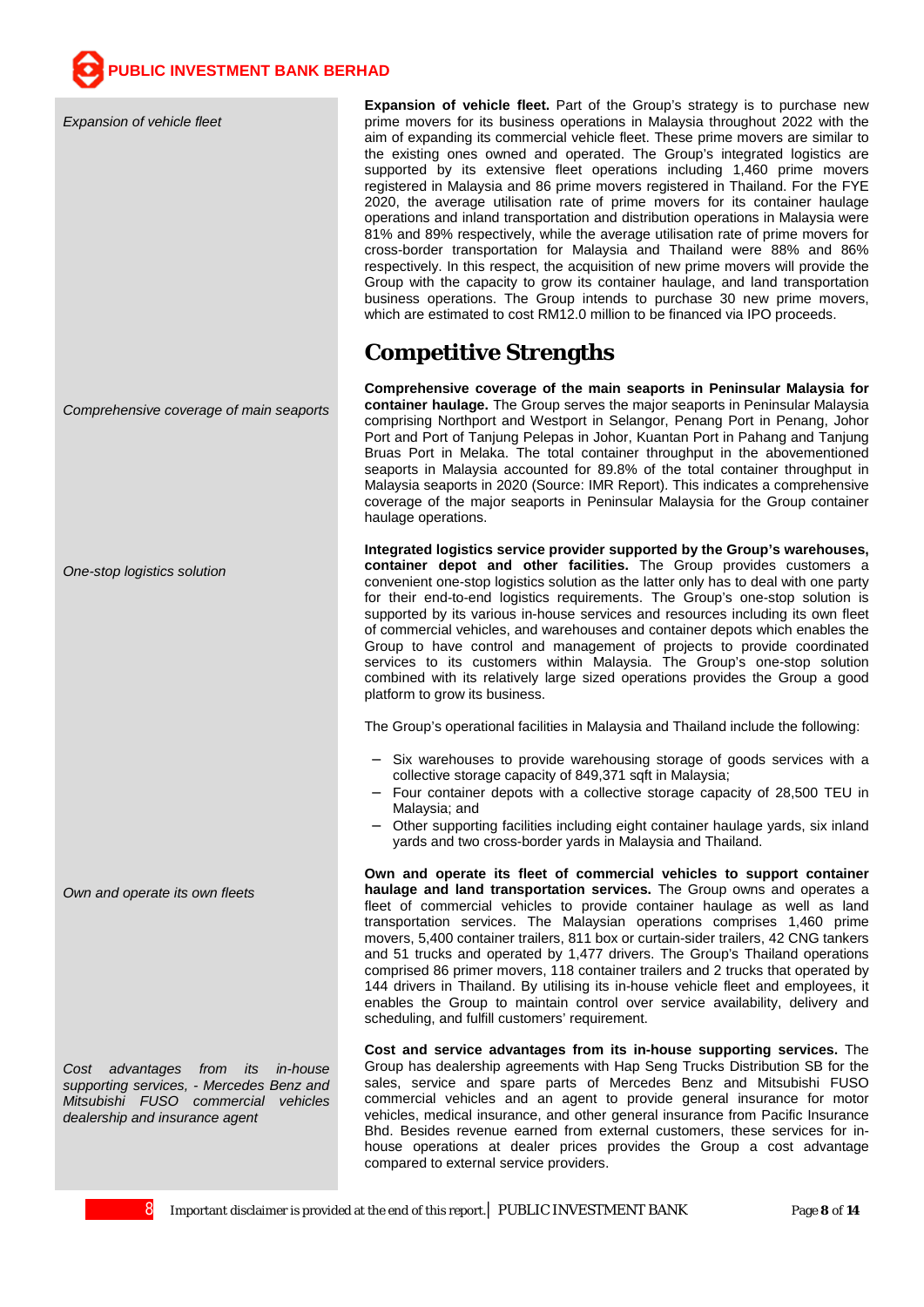*Competitive industry*

*Risk of shortage of drivers*

*May be adversely affected by Covid019 pandemic*

*Threat of cargo hijack*

*Risk of interest rate fluctuations*

*Increase in fuel cost*

*Dependent on customers' performance*

### **Key Risks**

**Competition from large number of operators in the industry.** The group operates in a competitive industry in Malaysia, competing against other logistics services providers on the basis of, among others, rates, range of services, availability of commercial vehicles, warehouses and other facilities, and areas of coverage. As a result of the large number of operators in the industry, the Group's existing customers and prospective customers may have the option of selecting one or more of its competitors to provide them with logistics services. This competition may result in, among others, reduction in rates and profit margins, and/or loss of business, which could materially affect the results of its business operations and financial performance.

**Risk of shortage of drivers.** There is a risk that the industry may face a shortage of drivers, whereby the number of suitable drivers is not sufficient to meet the requirements of operators. This may affect service delivery to customers and/or increase drivers' wages and benefits resulting in higher costs for operators. The measures that the Group takes to maintain sufficient drivers include, among others, employing drivers as permanent employees to provide job stability (as opposed to on a contract basis), offering competitive wages and benefits, providing drivers with rewards for good performance, providing a path for career advancement by assigning jobs to drivers based on their experience, managing the allocation of jobs to drivers to give them the opportunity to earn consistent and stable income and providing on the job training to drivers.

**Business operations and financial performance may be adversely affected by the COVID-19 pandemic.** Although the Group's business operations are deemed as "essential services" and have continued throughout the MCO, the operating environment has changed since the COVID-19 pandemic with the need to adhere to strict standard operating procedures at additional costs. Any deterioration in the conditions of the COVID-19 pandemic may also potentially result in a tightening of the MCO including targeted enhanced MCO in a specific location, which could potentially interrupt and/or suspend its customers' operations. This could lead to an adverse impact on the Group's business and financial conditions.

**Threat of cargo hijacking and theft incident.** Risks of cargo hijacking and theft incidents are inherent to the nature of the Group's business. The potential impact of cargo hijacking or theft includes among others, a reduction in the demand for services by customers, the loss of traffic thereby affecting revenue, increased security and insurance costs and delays due to tightened security.

**Subject to interest rate fluctuations.** The Group has borrowings and lease liabilities which are subject to floating interest rate amounting to approximately RM525.7m and RM32.2m respectively. The cost of financing namely floating interest rates for the abovementioned borrowings and lease liabilities ranges from 3.09% to 4.81% per year (for borrowings) and 5.58% per year (for lease liabilities). the event of any increase in interest rates, the Group may incur additional financing costs which would result in higher repayments to its financiers. Such repayments may have an adverse effect on the Group's financial performance and results of operations.

**increase in diesel prices may reduce profitability.** Diesel was the Group's largest category of the purchases used to operate its fleet of commercial vehicles in Malaysia and Thailand. Purchases of diesel accounted for 36.4% 42.3%, 37.9% and 44.3% of the total purchases of materials, consumables and services respectively for the FYE2018, FYE 2019, FYE 2020 and FPE 2021. An increase in diesel prices may increase the Group's operating costs and have an adverse impact on its profitability

**Dependence on customers' business performance.** The Group is indirectly and largely dependent on its customers' business performance and developments in their markets and industries. If customers' sales in Malaysia decline, such decline will likely lead to a corresponding decrease in demand for the Group's services. The Group's customers' business performance could likely be affected by factors such as global or regional economic conditions, trade restrictions, changes in trade policies, tariff regulations or embargoes.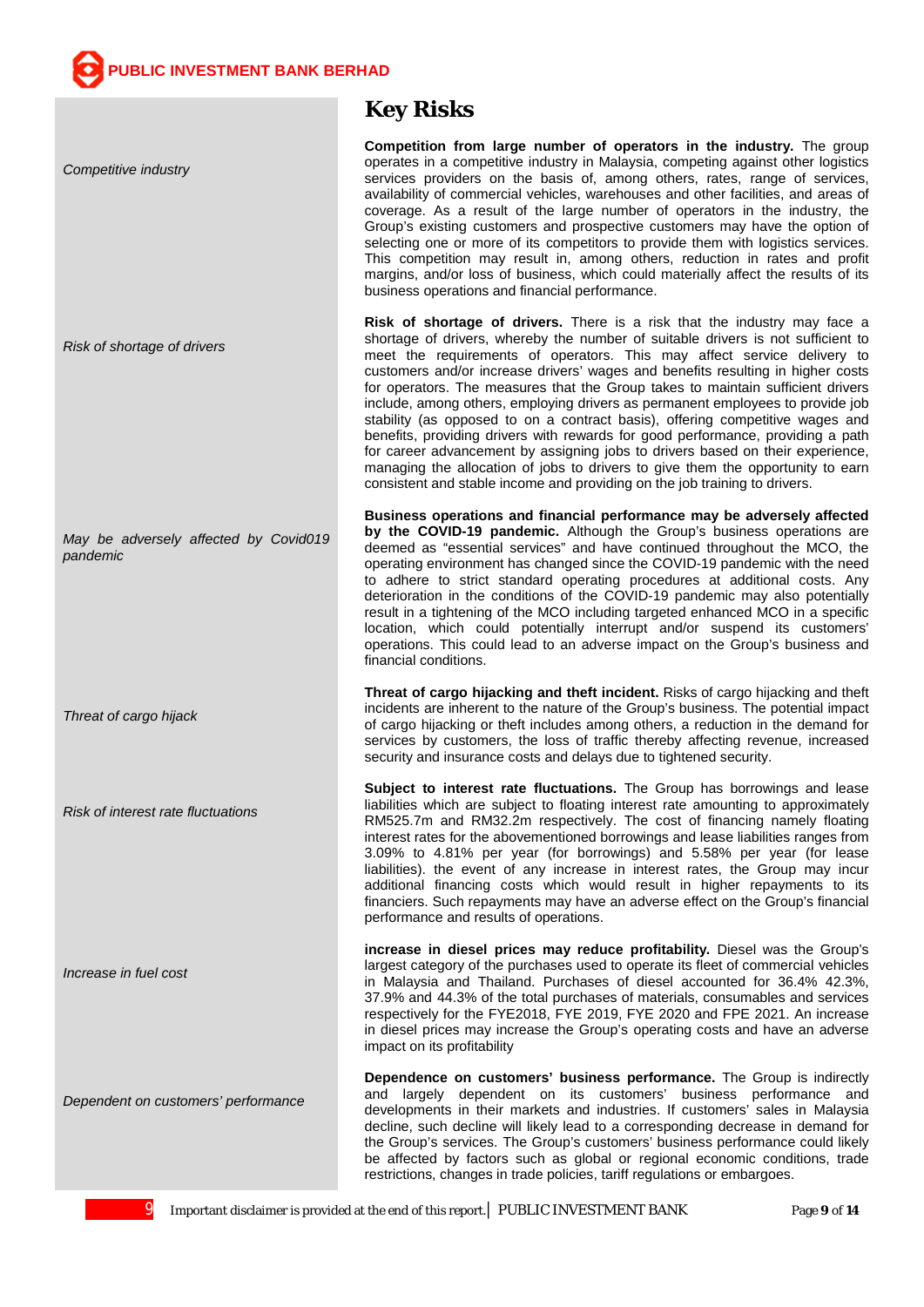*Malaysia's economy is projected to grow between 5.5% and 6.5% in 2022*

*Malaysia's recovery will be subject to the downside risks relating to the resurgence of the COVID-19 infections*

*Revenue and earnings recovered in FY21 due to higher contribution from container haulage and lesser impact from MCO 2.0*

### **Industry Outlook**

Swift Group registered a market share of 6.5% for its container haulage services for 2020 however for 3<sup>rd</sup> party warehousing and container depot services, there were no publicly available statistic thus not possible to derive a market share.

In 2020, the logistics industry in Malaysia was affected by border closures and lower economic and trade activities due to the adverse impact of the COVID-19 pandemic. The lockdown in China at the beginning of 2020 disrupted their manufacturing activities which in turn impacted on the global supply chain. As the COVID-19 pandemic began to spread outside of China, many countries implemented lockdown measures which interrupted economic activities. The various restrictions imposed, and closure of international borders disrupted the flow of import and export of goods globally including Malaysia.

With the rollout of vaccines which commenced at the end of 2020, the global economy is expected to recover in 2021. However, the recovery is expected to vary across economies, with recovery dependent on each of the country's ability to contain the COVID-19 pandemic as well as the effectiveness of fiscal measures implemented. Malaysia's economy is projected to grow within the range of 3.0% to 4.0% in 2021, with a forecasted real GDP growth between 5.5% and 6.5% in 2022 (Source: MoF). However, Malaysia's recovery will be subject to the downside risks relating to the resurgence of the COVID-19 infections globally and domestically, the reintroduction of containment measures, the effectiveness of the vaccines amidst the new strains of COVID-19, progress of major infrastructure projects and volatility of the financial markets.

(*Source: Vital Factor Consulting, from Company Prospectus*)

## **Financials**

**Revenue and profitability.** The business activities of the Group are directly affected by import and export activities. The Group's revenue decreased by RM54.4m or 8.9% to RM555.8m in FYE20, from RM610.2m in FYE19 due to the outbreak of COVID-19 pandemic which resulted in the world being locked down, including Malaysia. Nevertheless, the Group's revenue recovered and increased by RM24.4m or 10.9% to RM248.5m in FPE21 due to higher contribution from container haulage segment because of higher TEU delivered and lesser impact from MCO 2.0 as more economic sectors and trade activities were allowed to operate as compared to the MCO 1.0.

In terms of profitability, the Group's PBT reduced by RM5.3m or 8.9% to RM53.9m in FYE 2020, from RM59.2m in FYE 2019 mainly due to the reduction in GP margin by 1.0% against the GP margin for FYE 2019 which stood at 33.4% resulting from the impact of MCO in the first half of FYE 2020.

Nevertheless, the GP margin gradually recovered in the second half of FYE 2020 once the MCO was lifted. For the FPE 2021, the Group's PBT increased by RM14.0m or 92.7% to RM29.2m, from RM15.2m in FPE 2020 due to higher revenue and PBT margin. The PBT margin improved by 5.0% to 11.8% in FPE 2021, from 6.8% in FPE 2020, mainly due to higher revenue recorded as well as lower operating and interest expenses.

#### **Figure 1: Revenue and profitability**



Source: Company Prospectus, PublicInvest Research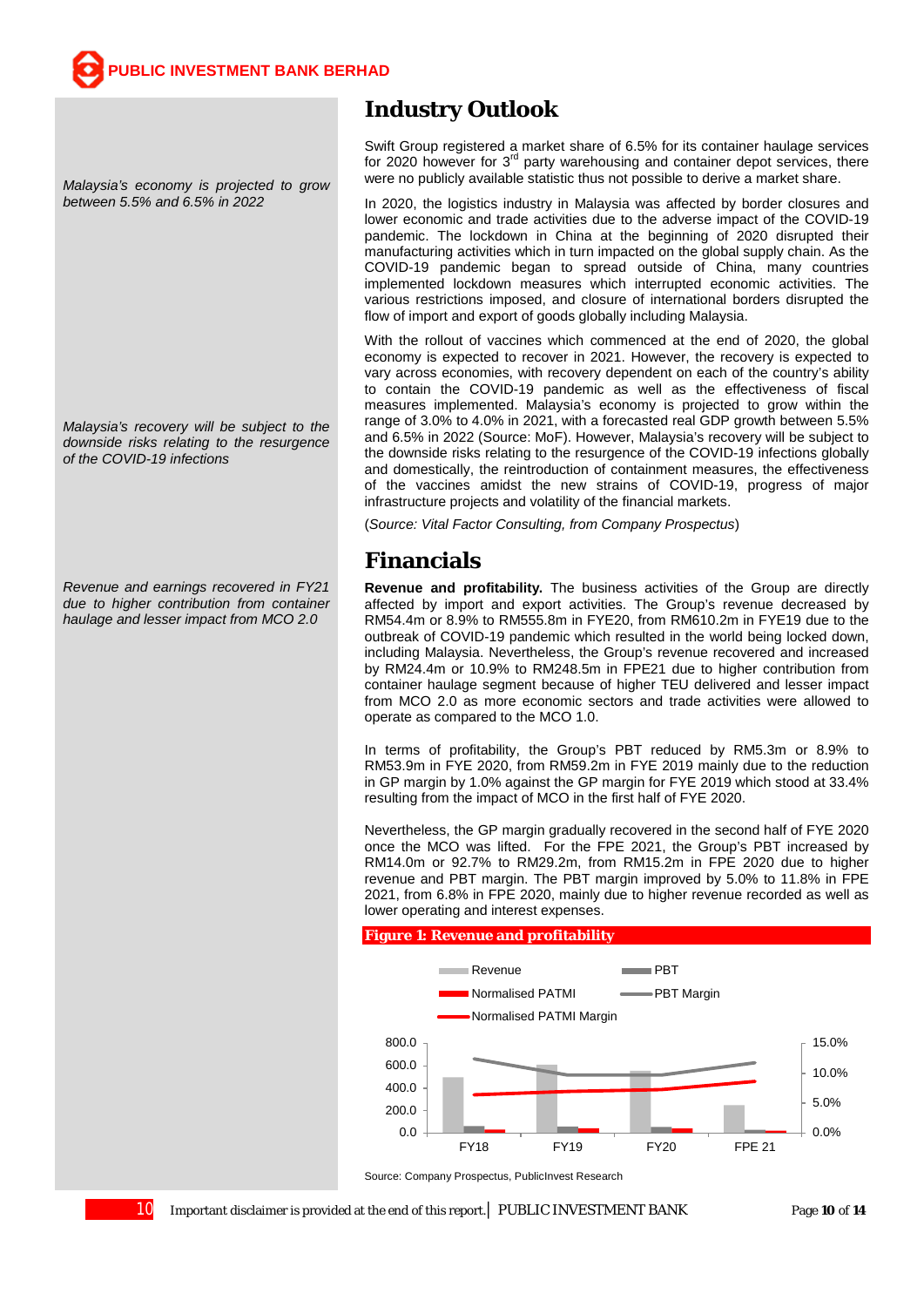*Dividend at 30% of PATMI*

*Gearing reduce to 0.9x*

*Forecast revenue and PATMI grow at 15%/20% and 20%/19 for FY22F/23F respectively*

**Dividend policy.** It is the Board's intention to recommend and distribute a dividend of up to 30% of the profit attributable to the owners of the company.

**Gearing**. As of FY22, Swift's gearing ratio is at 1.4x. Post listing, the group's gearing ratio is expected to reduce to 0.9x.

**Forecast**. We are forecasting a revenue growth of 15%/20% for FY22/23F respectively, mainly driven by the Group's expansion plans. In terms of profitability, we are projecting a 20%/19.3% increase in PATMI for FY22F/F23F respectively mainly due to higher revenue, savings in finance cost and better efficiency.

### **Valuation**

**P/E valuation approach.** We derive a fair value of RM1.16, pegging it to 14.0x PE multiple to Swift's FY23F EPS, in-line with the industry average. We expect the expansion of warehouse, container depot and fleets to drive earnings growth moving forward.

| Table 6: Peer Comparison Table |                                      |                                         |                    |      |                |  |
|--------------------------------|--------------------------------------|-----------------------------------------|--------------------|------|----------------|--|
| Company                        | <b>Share</b><br><b>Price</b><br>(RM) | <b>Market Cap</b><br>(RM <sub>m</sub> ) | <b>EPS</b><br>(RM) | P/E  | <b>ROE (%)</b> |  |
| <b>TASCO</b>                   | 1.070                                | 856.0                                   | 7.7                | 13.9 | 12.5           |  |
| <b>FM Global</b>               | 0.805                                | 449.5                                   | 7.0                | 11.5 | 11.6           |  |
| <b>CJ Century</b>              | 0.565                                | 331.4                                   | 7.5                | 7.5  | 10.6           |  |
| <b>Tiong Nam</b>               | 0.735                                | 377.8                                   | 4.8                | 15.3 | 3.1            |  |
| <b>Tri-Mode System</b>         | 0.595                                | 101.8                                   | 2.7                | 21.9 | 5.7            |  |
| Opening and Displaced area     |                                      |                                         |                    |      |                |  |

Source: Bloomberg

### **IPO Details**

Swift is seeking a listing with an enlarged issued and paid-up share capital of 889,804,502 shares on Bursa Malaysia's Main Market. Pursuant to the IPO listing, the company's market capitalisation is RM916.5m based on its IPO price of RM1.03.

The IPO allocation, post-IPO share capital of Swift and utilisation of IPO proceeds are shown in the following tables.

| <b>Table 7: IPO allocation</b>    |               |                                |
|-----------------------------------|---------------|--------------------------------|
| <b>Categories</b>                 | No. of shares | % of enlarged share<br>capital |
| <b>Public Issue:</b>              |               |                                |
| Malaysian public (via balloting)^ | 17,796,200    | 5.7                            |
| Eligible parties                  | 21,137,300    | 6.7                            |
| Placement to investors            | 118,209,400   | 37.6                           |
| Subtotal                          | 157,142,900   | 50.0                           |
| Offer for sale:                   |               |                                |
| Placement to selected investors   | 157,000,000   | 50.0                           |
| Sub-total                         | 157,000,000   | 50.0                           |
| Total                             | 314,142,900   | 100.0                          |

Source: Company Prospectus

^ 50.0% shall be set aside for Bumiputera investors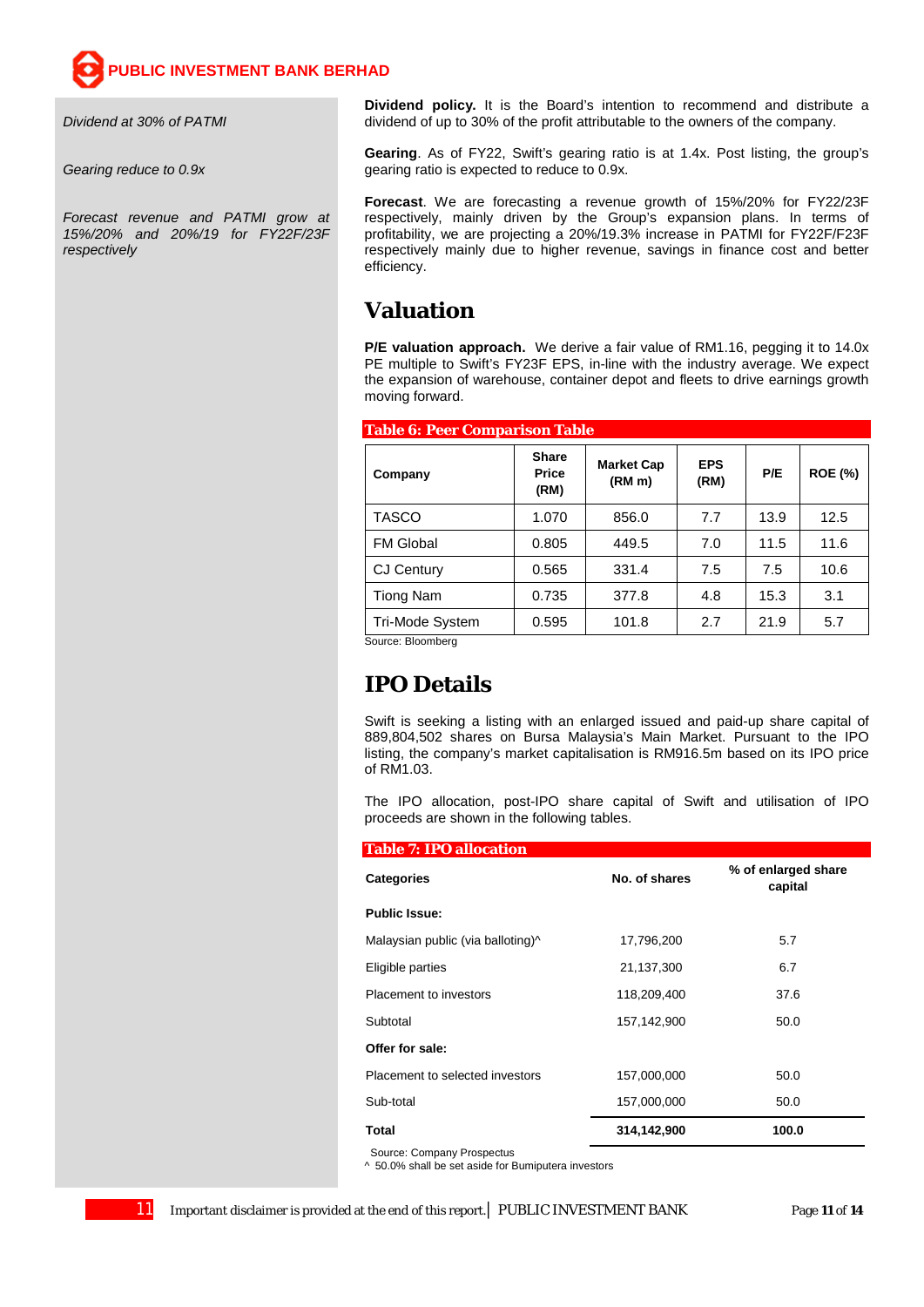### **Table 8: Post-IPO share capital**

|                                     | No. of shares |
|-------------------------------------|---------------|
| Issued share capital at 30 Nov 2021 | 732.661.602   |
| To be issued pursuant to the IPO    | 157.142.900   |
| Enlarged share capital upon listing | 889,804,502   |

#### Source: Company Prospectus

| <b>Table 9: Utilisation of IPO proceeds*</b> |                 |       |
|----------------------------------------------|-----------------|-------|
| <b>Details of utilisation</b>                | RM <sub>m</sub> | %     |
| Capital expenditure:                         |                 |       |
| - Construction of a new warehouse            | 28.6            | 17.6  |
| - Purchase of land                           | 41.6            | 25.7  |
| - Purchase of prime movers                   | 12.0            | 7.4   |
| Factory and hostel construction              | 69.7            | 43.1  |
| Purchase of raw material                     | 10.0            | 6.2   |
| Total                                        | 161.9           | 100.0 |

 Source: Company Prospectus \*based on RM1.03 for 157.1m new shares issued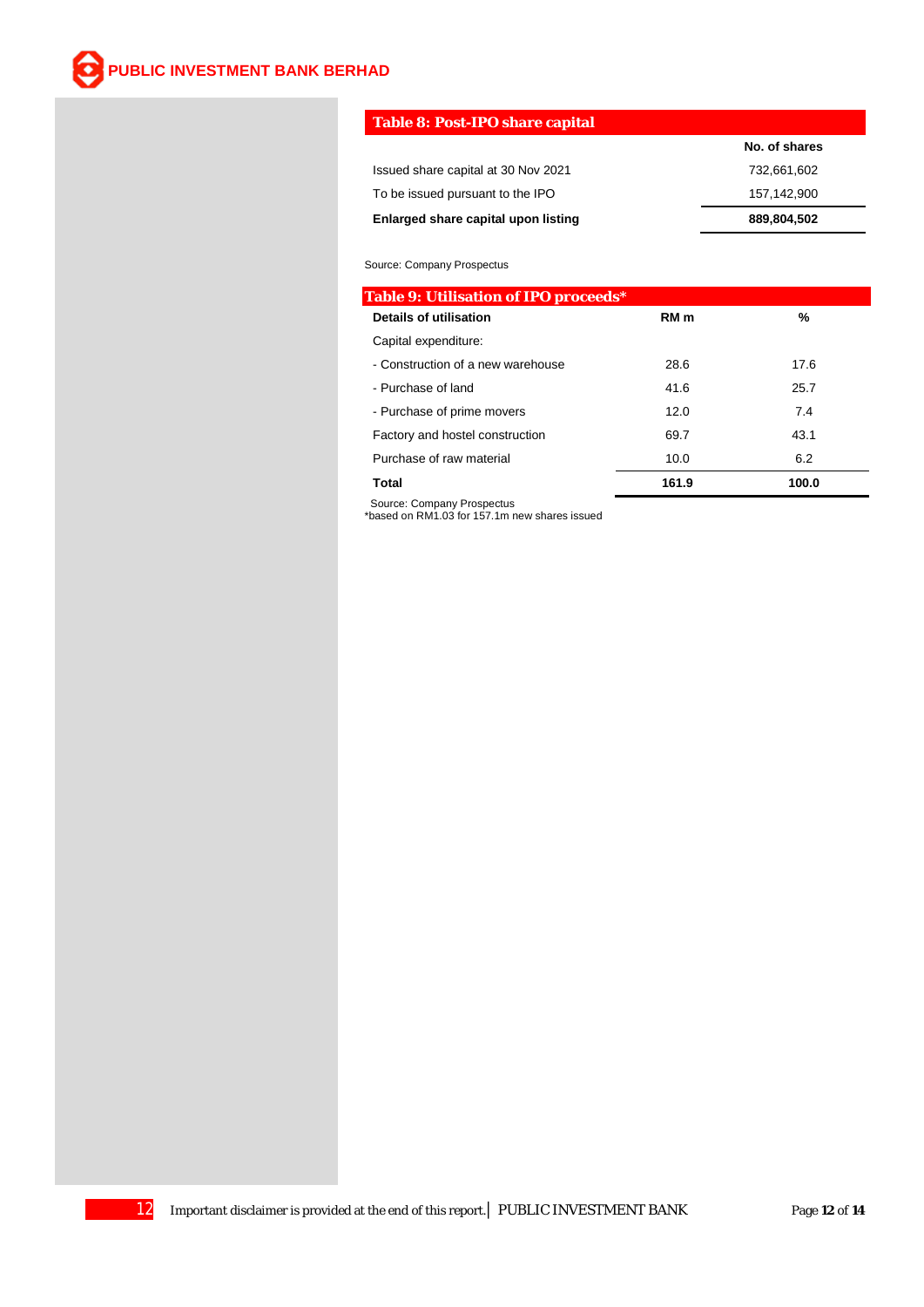### **KEY FINANCIAL DATA**

| <b>INCOME STATEMENT DATA</b>                                |             |         |       |       |       |
|-------------------------------------------------------------|-------------|---------|-------|-------|-------|
| FYE Dec (RM m)                                              | 2019A       | 2020A   | 2021F | 2022F | 2023F |
| Revenue                                                     | 610.2       | 555.8   | 596.5 | 686.0 | 823.1 |
| <b>Operating Profit</b>                                     | 93.6        | 83.6    | 100.0 | 108.8 | 125.0 |
| <b>EBITDA</b>                                               | 144.0       | 137.1   | 149.9 | 165.8 | 185.0 |
| Net finance income/ (cost)                                  | 35.2        | 29.6    | 30.0  | 27.9  | 27.9  |
| Depreciation                                                | 50.0        | 54.1    | 53.8  | 59.2  | 65.1  |
| Others                                                      | $\mathbf 0$ | 0       | 0     | 0     | 0     |
| <b>Pre-tax Profit</b>                                       | 59.2        | 53.9    | 70.2  | 80.9  | 97.1  |
| Income Tax                                                  | 22.2        | 11.4    | 16.8  | 16.5  | 20.3  |
| Effective Tax Rate (%)                                      | 37.5        | 21.2    | 24.0  | 20.4  | 20.9  |
| <b>Net Profit (PAT)</b>                                     | 37.0        | 42.5    | 53.3  | 64.4  | 76.8  |
| Minority Interest (MI)                                      | 0.7         | 0.8     | 2.1   | 2.6   | 3.1   |
| <b>PATMI</b>                                                | 36.3        | 41.7    | 51.5  | 61.8  | 73.7  |
| <b>Core PATMI</b>                                           | 42.4        | 40.4    | 51.5  | 61.8  | 73.7  |
|                                                             |             |         |       |       |       |
| Growth (%)                                                  |             |         |       |       |       |
| Revenue                                                     |             | $-8.9$  | 7.3   | 15.0  | 20.0  |
| <b>Operating Profit</b>                                     |             | $-10.7$ | 19.7  | 8.8   | 14.9  |
| Net Profit                                                  |             | $-4.8$  | 27.5  | 20.0  | 19.3  |
| Source: Company Prospectus, PublicInvest Research estimates |             |         |       |       |       |
| <b>BALANCE SHEET DATA</b>                                   |             |         |       |       |       |
| FYE Dec (RMm)                                               | 2019A       | 2020A   | 2021A | 2022F | 2023F |
| <b>Fixed assets</b>                                         | 835.9       | 880.2   | 876.8 | 917.9 | 958.9 |
| Cash at bank                                                | 30.5        | 34.9    | 36.4  | 69.0  | 37.9  |
| <b>Receivables</b>                                          | 1911        | 178.1   | 1912  | 219.8 | 263.8 |

| <b>Receivables</b>                  | 191.1   | 178.1   | 191.2   | 219.8   | 263.8   |
|-------------------------------------|---------|---------|---------|---------|---------|
| Other assets                        | 126.1   | 119.1   | 168.6   | 111.5   | 102.2   |
| <b>Total Assets</b>                 | 1,183.6 | 1,212.3 | 1,273.0 | 1,318.1 | 1,362.8 |
| <b>Borrowings</b>                   | 616.6   | 617.4   | 647.2   | 577.5   | 566.0   |
| Payables                            | 127.2   | 110.8   | 118.9   | 136.7   | 164.1   |
| Other liabilities                   | 51.3    | 54.1    | 26.5    | 80.3    | 57.6    |
| <b>Total Liabilities</b>            | 795.1   | 782.3   | 792.6   | 794.5   | 787.6   |
| Shareholders' Equity & Minority     | 388.4   | 428.8   | 480.3   | 523.6   | 575.2   |
| <b>Total Equity and Liabilities</b> | 1,183.6 | 1.211.1 | 1,272.9 | 1,318.1 | 1,362.8 |

Source: Company Prospectus, PublicInvest Research estimates

| <b>PER SHARE DATA &amp; RATIOS</b> |       |       |       |       |       |
|------------------------------------|-------|-------|-------|-------|-------|
| <b>FYE Dec</b>                     | 2019A | 2020A | 2021A | 2022F | 2023F |
| Book Value Per Share (Sen)         | 43.7  | 48.2  | 54.0  | 58.8  | 64.6  |
| NTA Per Share (Sen)                | 35.2  | 40.5  | 46.3  | 51.1  | 56.9  |
| EPS (Sen)                          | 4.8   | 4.5   | 5.8   | 6.9   | 8.3   |
| DPS (Sen)                          | 0.0   | 0.0   | 0.0   | 2.1   | 2.5   |
| Payout Ratio (%)                   | 0.0   | 0.0   | 0.0   | 30.0  | 30.0  |
| <b>ROA</b> (%)                     | 3.6   | 3.3   | 4.0   | 4.7   | 5.4   |
| ROE (%)                            | 10.9  | 9.4   | 10.7  | 11.8  | 12.8  |

Source: Company Prospectus, PublicInvest Research estimates